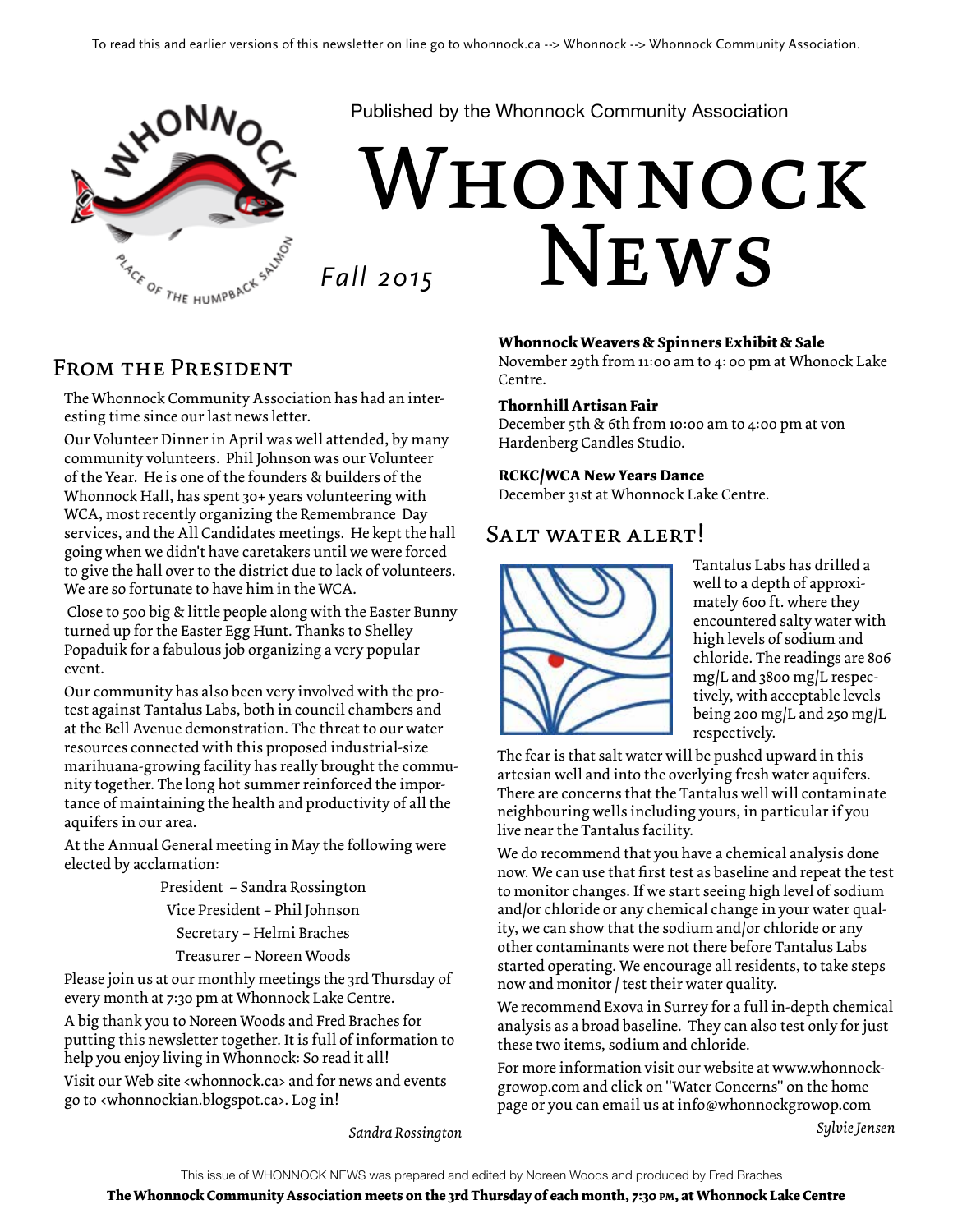The Whonnock Community Association gives a big "thank you" to *Bill and Nicole Jorgenson* who have looked after our electronic "Pumphouse" sign for the last several years and are now ready to move on. We are looking for a VOLUNTEER to take over being the contact for the sign messages and changing the sign through a computer keyboard. Please contact Phil Johnson at 604 462 9058 for more information.

### Byrnes Bursary

The Whonnock Foundation's Byrnes Bursary program grants amounts of up to \$2,000 per four-month period to students from east Maple Ridge enrolled in a college, university, trade school or other post-secondary establishment with a proven record of good performance in post-secondary education.

In last four years the Foundation granted a total of just over \$100,ooo (one hundred thousand dollars) to students in our community.

For more about the Whonnock Foundation and the terms of reference of the Byrnes Bursary visit: <http://whonnock.ca/ whonnock/Foundation.htm>

### LAKESIDE PRESCHOOL

Located on beautiful Whonnock Lake in the Whonnock Lake Centre, this bright well-equipped preschool offers a variety of experiences for 3-to-5-year-olds.

Our aim is to provide each child with exciting and stimulating experiences in a warm and relaxed atmosphere.

For ongoing registration phone Mrs. Kilsby at 604-462-0026 to reserve your child's space in one of our programs.

### Montessori Corner

The Montessori Corner is a private educational organization. We offer preschool and kindergarten programs in two different locations, Websters Corners and Thornhill.

For more information visit <http://montessoricorner.ca/>, email <info@montessoricorner.ca>, or call Ms. Debora Vieira at 604-462-1400.

### **WHONNOCK ELEMENTARY** SCHOOL



For information about Whonnock Elementary and upcoming events please visit the school's Web site at <whonnockschool.sd42.ca>.



### Whonnock COMMUNITY **Association** Bursary

We would like to congratulate Dayna Kelly who graduated from Garibaldi Secondary School on

receiving our Annual Whonnock Community Association bursary of \$1000. Dayna was our recipient for the 2014/15 school year.

For those students interested in our Bursary and who qualify by having lived in the Whonnock area for at least 2 years, please see below for our criteria.

• First we look at the student's marks which must show a commitment to furthering their education at college, trade school or university.

• Secondly we assess financial need.

• Thirdly we look for a student's history of volunteering either in the community, the school or other worthy cause.

Please check with your school counsellor during the fall semester for more information.

If you have an interest in serving on this committee please call Noreen Woods at 604-462-8557. The time commitment is minimal and the satisfaction is great, knowing you are helping a student on their road to future success.

### WHONNOCK WALKERS

Join us Monday, Wednesday and Friday mornings at 9:15 for a friendly, one-hour walk. Call Brita at 604 462-9863 for more information.



Location: Whonnock Lake Centre Parking lot.

### Whonnock Tops Local #4522

TOPS is a nonprofit organization that helps members to improve their health and well being. We meet at the Wildwood Fellowship Church Mondays at 6:30 pm.

Come and visit with us - we have fun and successful weight loss. Phone Carolyn , 604-462-1213, or Lori Button, 604-463- 7355, for more info.

For information on other chapters in Maple Ridge phone Thelma at 604-467-5601.

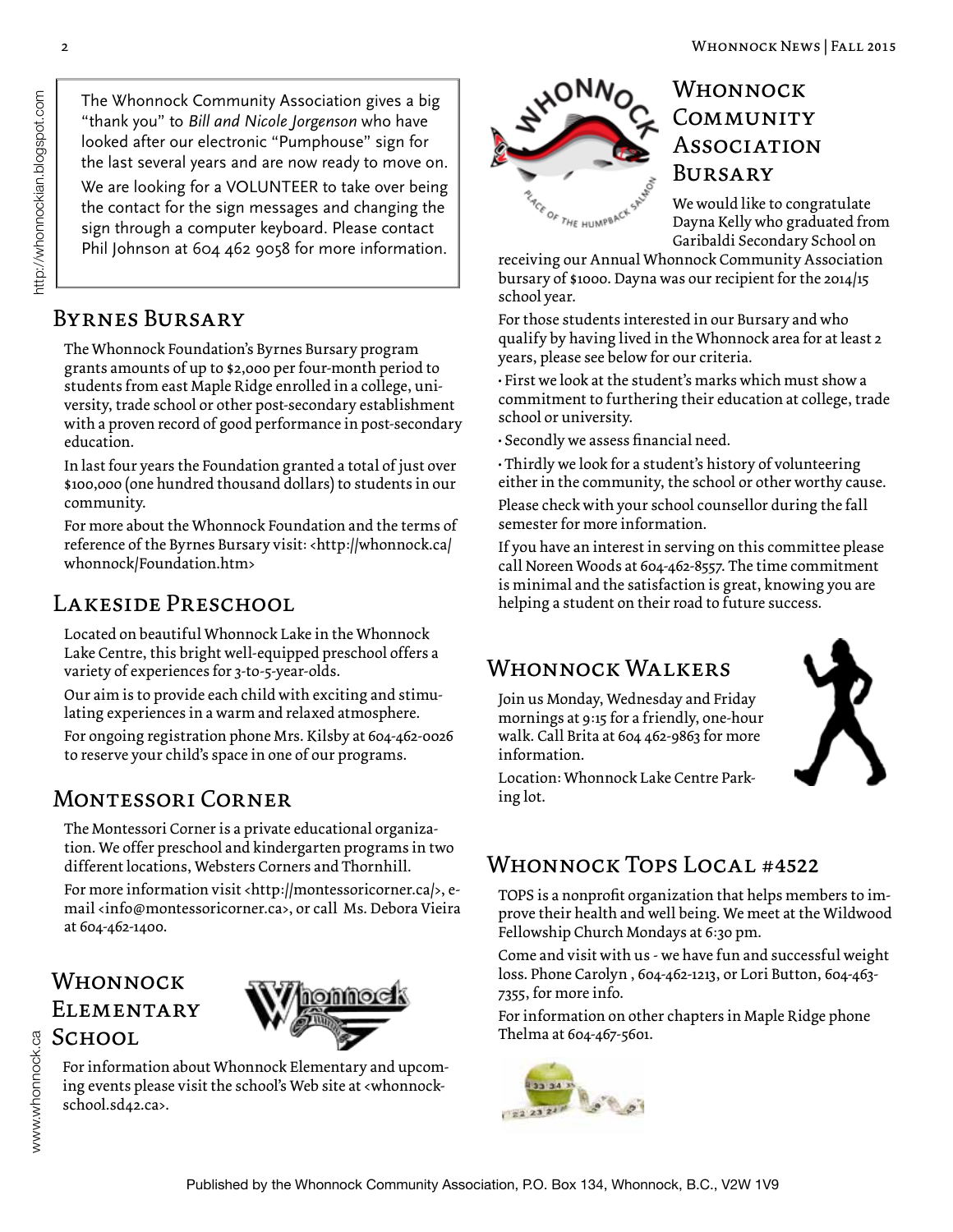

### Ruskin Community Hall

#### RUSKIN COMMUNITY HALL

28395 96th Avenue, Maple Ridge, B.C., V2W 1L3 Phone: 604-462-9739 / ruskinhall@yahoo.ca www.whonnock.ca/ruskin/hall

Thanks to our faithful volunteers we will be working on two projects this fall and winter to replace side porch and steps and to install a new furnace.

Community meetings are the second Tuesday of the month at 7:30. Everyone is welcome. The Ruskin Hall is located at the corner of 96th Avenue and 284th Street. Hall is available for rental at an hourly or nightly rate. For booking information call Shannon at 462-7642 or the hall at 462-9739.

 Kim Rondquist continues to teach Hatha yoga Wednesday nights at 7:30. Hatha yoga uses breathing to bring fluidity and flow to stretches and poses. The classes are geared towards all levels of strength and flexibility. For information call Kim at 462-4284.



### Thornhill Community Hall

This was one of the driest summers on record and with the many restrictions placed on water usage, we were pleased to have a good well that serviced the many events that took place this spring and summer.

 The volunteers at our hall took on two major renovation/ construction projects that required repair. One was that the lighting was reconstructed and replaced with better lighting. The second project was the complete restoration of both bathrooms. It required replacement of the subfloor, painting, tiling,and replacement of vanities.

We have two new beautiful washrooms for our events that will be appreciated by the public.

This big job took two weeks to complete, however, it was a pleasure to work together with our volunteers.

We have complete bookings into the fall and winter, with new people hearing about our quiet little hall in this beautiful setting. The Thornhill Hall is also being used for the coming Federal Election and don't forget:

For hall rentals, please contact Fran Norman @ 604-462-7869 or Shirley Kinney @ 604-462-7794.

### Junichi Tanaka,

born in Japan, established a ceramics studio at Whonnock in 1998.

His work has been widely accepted all over Canada.

Ceramics is not his only passion. He has climbed major mountains and he is a poet.

His Web site address is

www.ceramicsjunichi.com

### Thornhill Artisan Fair

3rd Annual Christmas Event December 5 and 6 from 10:00 to 4:00 von Hardenberg Candles Studio 9730 Spilsbury Street, Maple Ridge www.thornhillartisanfair.com

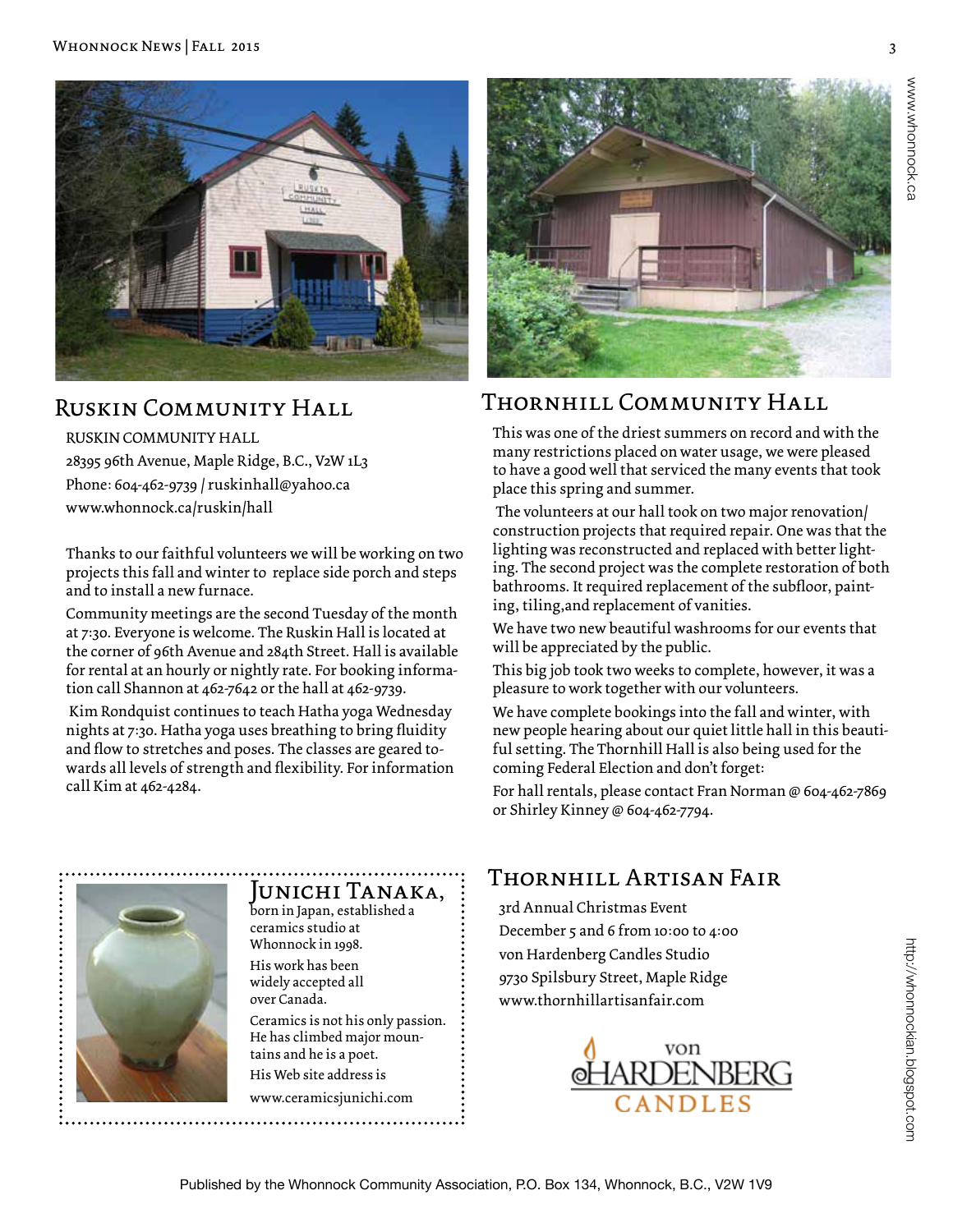### Ridge Canoe and Kayak News



Information about our club and programs is available on our website www.rckc.ca.

Another great paddling season has wrapped up with our annual Pacific Cup and BC Bantam Championships Regatta held at Whonnock Lake on September 12th and 13th, 2015. Over 250 athletes under the age of 16, from 14 Paddling Clubs from BC, Alberta, and Washington State competed for the coveted Pacific Cup. A huge thank you goes out to all the volunteers that make this annual event a great success every year!

#### Non-competitive Programs

Attendance for our School Programs was one of the best in recent years. School group bookings were completely full. RCKC hosted over 1000 students from schools in Maple Ridge and Mission during the months of May and June. This is a fun-oriented outing designed to provide basic paddling skills and recreational water safety elementary and high school students. In order to introduce youth to the sport of paddling, RCKC offers this program at a very low cost compared to other school field trips.

Our summer camp program continues to be very popular. Attendance normally varies week to week during the summer months. On average there were 12 summer camp attendees every week.

#### Competitive Programs

Our competitive programs continue to develop successful athletes at both the National and International levels.

Brian Malfesi is currently a member of the Senior National Team and this year was on the European World Cup Tour racing in Portugal, Germany and Denmark before representing Canada at the Senior World Championships in Milan, Italy. In previous years Brian competed in the U23 World Championships in Hungary and the Junior World Championships in Germany.

Alex Brent competed for Canada at the Junior World Championships in Portugal this summer. Last year he also competed at Junior Worlds in Hungary and the Youth Olympics in China.

MATHEW KOEHLER won the grueling U17 K1 6 Km race to win his first National Championship. He will also be competing in the Olympic Hopes Regatta in Poland in September 2015.

RCKC athletes won more medals in 2015 than all other paddling clubs in the province combined at Western Canada Summer Games in Wood Buffalo, Alberta.

RCKC athletes won more medals in 2015 than all other paddling clubs in the province combined at the Canadian National Championships in Ottawa, Ontario.

Winter Competitive Programs start October 1, 2015 and run till March 31, 2016. For information about our winter programs contact programs@rckc.ca.

Sport Fitness And Fun for Kids, Looking for something active, fun, sporty but fitness focused? This is an all levels program run by the Coaches of Ridge Canoe and Kayak Club. Each session provides cooperative training for all abilities where participants will work on developing their movement skills that will allow for competence in all sports. Sessions will focus on awareness of strength, flexibility and endurance. More information and Registration can be done online 24/7 at www.recreg4u.ca.

*Fred Won, Commodore, RCKC*

### New Years Eve Dance

Ridge Canoe and Kayak and the Whonnock Community Association will again be putting on a New Years Eve Dance at the Whonnock Lake Hall. Planning has already started to make this year's event the best ever. Tickets will be available by early November, stay tuned!

### Whonnock Weavers and Spinners

The Whonnock Weavers and Spinners spent a wonderful spring and summer weaving, spinning, knitting, dyeing, felting, rug hooking and making baskets. Last spring we



held a knitting workshop with Janet Armstrong from Vernon, BC where we knitted samples from a colour inspiration photo or item. During the summer, members met to hand dye yarns in glorious colours. We demonstrated at Golden Ears Cheese Crafters on May 10th, Haney Farmer's Market on July 4th, at Country Fest at the Albion

Fairgrounds on July 25th& 26th , at Maple Ridge Library on September 26th as part of Culture Days and at the Pitt Meadows Library on October 9th as part of an Artist in Residence series. This fall we will be having a workshop on surface design with Anita Luvera Mayer. In the New Year we will be hosting spin-in Tuesday Lobby Nights at The ACT on the second Tuesdays of the month from January to June, 2016 from 7:00 – 9:00 pm.

We are now busy preparing for our 35th annual Open House exhibit and sale at the Whonnock Lake Centre on Sunday, November 29 from 11 AM to 4 PM. We hope to see many of you there.

Our meetings are held at the Whonnock Lake Centre on the second and fourth Tuesday of each month at 7:30 PM except when we will be at the ACT for Lobby Nights in the New Year. We usually try to have a short business meeting followed by a program. We invite visitors and potential members to join us for a meeting. There is always lively discussion and often wonderful programs with opportunities to learn. Occasionally our meetings are moved to members' homes for special events so if you are interested in joining us, please contact Marie at 604-462-9059 for an update on meeting location. Our website can be found at www.whonnockweaversandspinners.org.

http://whonnockian.blogspot.com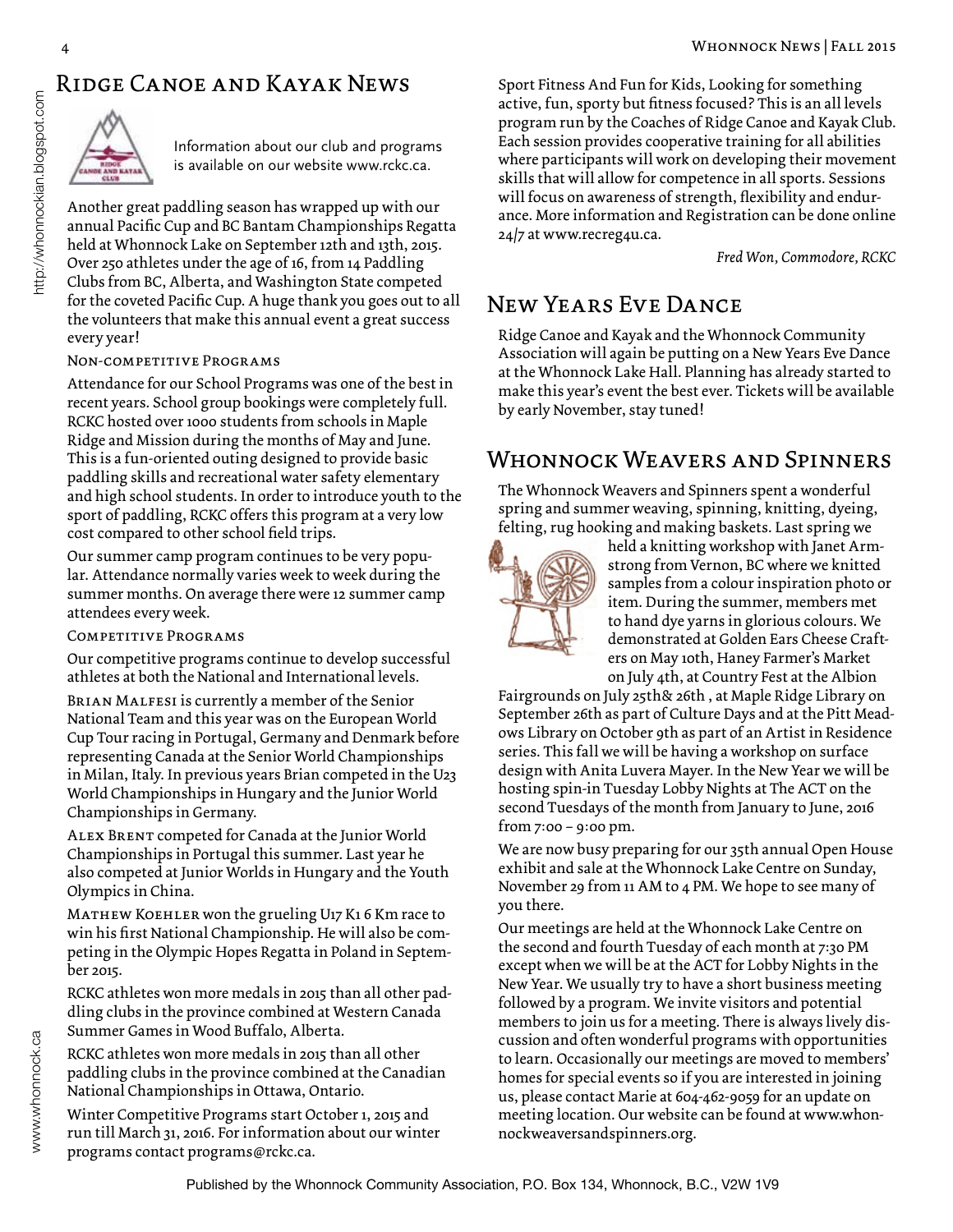

## **WESTCOAST SHOTOKAN KARATE**

Kids and Family karate classes at Whonnock Lake Centre

Mondays and Wednesdays: 4:45 – 5:45 pm The instruction for this group is specifically designed to help children, 7 years and up, with the necessary skills needed to protect themselves and gain discipline and confidence through their growing-up years and entire lives.

Karate is also a great affordable way to gain flexibility, get in shape, increase everyone's confidence and protect yourself. Come try a free drop-in class any time.

Sensei Gary Johnson brings over 45 years of martial art experience to the Whonnock community.

Phone: 778-232-1704 or email info@westcoastshotokan.com



Come Join in the fun at the Whonnock Lodge 27660 Dewdney Trunk Road on Tuesday Evenings

> Beavers: age 5 to 7 Cubs: age 8 to 10 Scouts: age 11 to 14 Ventures: age 15 to 17

To register or volunteer for scouts please contact Marcia Mahoney at 604-476-0953 or marciamahoney@msn.com

We are a small vegetable farm located in Thornhill

andering **ROW FARM**  $\otimes$   $\mathfrak{m}$   $\mathfrak{m}$ 

growing over 30 varieties of vegetables and herbs throughout the year.

We offer direct-to-customer sales through our website www.

wanderingrowfarm.com and also offer the opportunity to sign up for a weekly harvest box. For more information call Angela: 604-418-4377 Email: angela@wanderingrowfarm.com

**Beaver Mountain Works** specializes in shooting, hunting and fishing gear, living history, and giftware, wood, steel, canvas and textile products. Under the name **Leather Mark Saddlery** we create quality



26525, 98th Avenue, Maple Ridge, BC, V2W 1K3 Tel: 778-994-1580 E-mail: info@leathermarksaddlery.com http://beavermountainworks.com custom saddles and tack.



### *Programs at Whonnock Lake Centre*

For more info, dates or to register by phone, call 604 465- 2470 or for online registration go to www.recreg4u.ca .

YOGA - HATHA YOGA: 16Y+ This intermediate yoga class will provide active stretching, balancing and sequences with a gentle flow, this class will reward you with a gentle yoga flow with you leaving feeling balanced, gently stretched and at peace. Beginners are recommended to take Yoga Basics prior to registering in this course. Location: Whonnock Lake Centre, Wed. 7 – 8 pm.

### PILATES BY THE LAKE - Intermediate

Designed for those with a strong Pilates base to further improve posture, increase lung capacity, and sculpt strong, lean muscles. Work on your body and mind, soaking in the serenity of Whonnock Lake Centre. Mon. 7:30 – 8:30 pm. Own mat required.

Fitness – Muscle Sculpt on the Ball

Hop on the ball to improve muscle endurance and sculpt all areas of the body. Participants will enjoy additional work on balance and mind/body coordination. Own ball required. Whonnock Lake Centre. Mon 6:15 – 7:15. Own mat and foam roller required.

### *Programs at Whonnock Elementary*

ADULT VOLLEYBALL at Whonnock Elementary, Wednesdays from 8 until 9 in the gymnasium. All skill levels welcome. Now a WCA sponsored, parks and leisure program.

WHONNOCK YOUTH DROP-IN A FREE drop in recreation session for those wanting to hang out with their friends and be active. Location: Whonnock Elementary Fee: FREE! Monday 7:00 pm to 9:00 pm



### Improvements at Whonnock Lake Park

The gazebo has been open for some time now with a water tap. The half of the playground with the climbers and sand surfacing will open by Oct 1st. The accessible playground area with the rubber surfacing is currently underway.

The furthest parking lot to the east by the basketball court is that last area of construction for completion. Finally we will prepare to plant and seed.

For more detailed information please go to, <http://mrpmparksandleisure.ca/399/Whonnock-Lake-Capital-Improvements-Proje>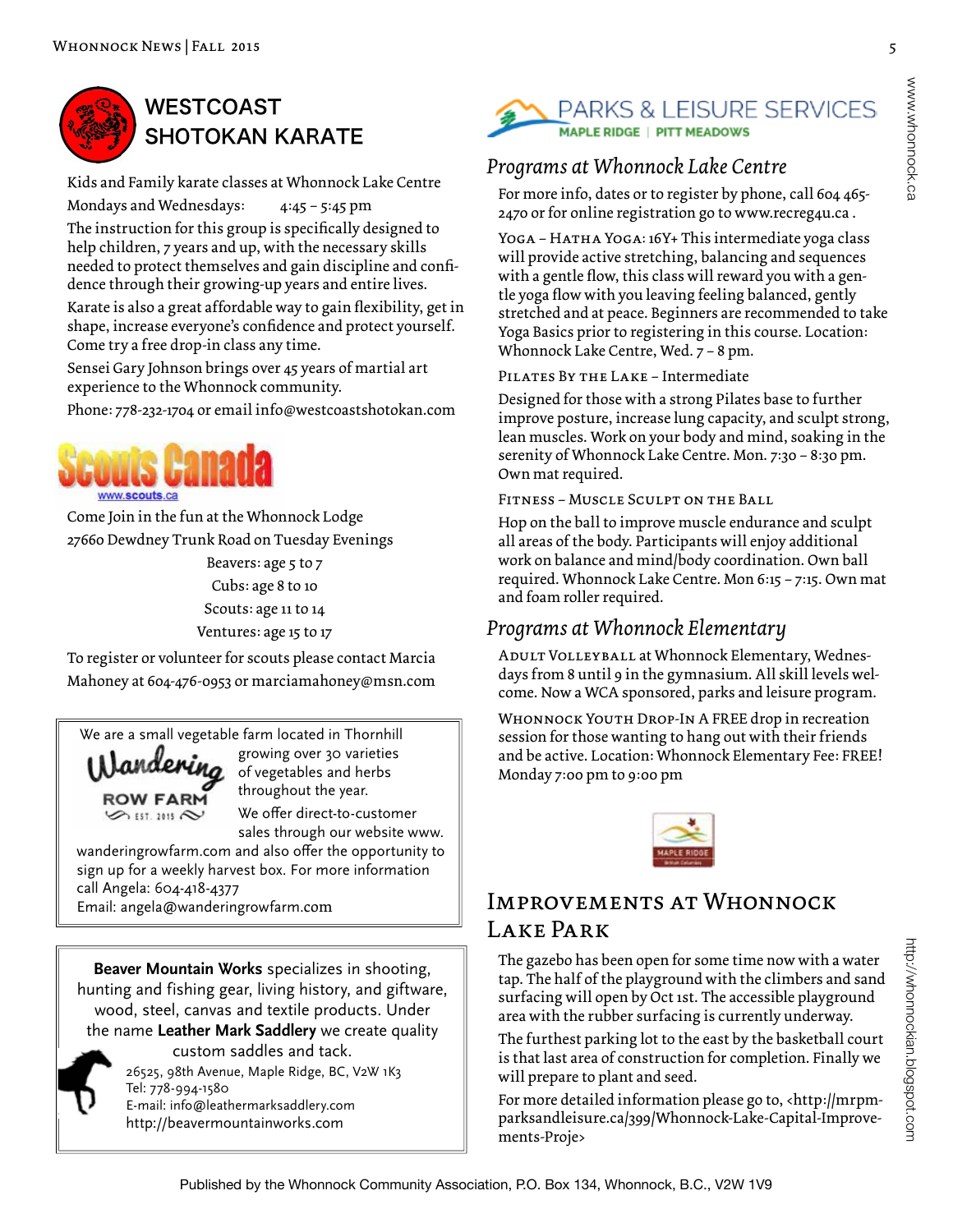

#### Holy Spirit Anglican Church 27123 River Road in Whonnock

Please feel free to join us for our Sunday Service in our Heritage Church in a lovely rural setting. Service is held from 10:00 am to 11:30 am every Sunday morning. You are encouraged and welcome to join us for coffee and fellowship afterwards held in the adjoining hall.

Last September we hosted a "Reunion Service" and invited past members of our congregation who had moved to other communities. The church was bursting at its seams as we welcomed back many old friends for that special day. Many had wonderful memories of Whonnock and the years they had lived here.

This year, on Sunday, September 20th, we had a "Neighbourhood Service" and invited the residents of Whonnock. All faiths or none – all were welcome to come and enjoy the beauty and peaceful surroundings of one of Whonnock's historic places.

Church and Hall Rental Information: 604-462-7933

### Syrian Crisis

Interested in helping with the sponsorship of a Syrian refugee family? Everyone has been moved by the images of the flood of people from the Middle East seeking safety and a new start. There has been some talk of involvement in sponsorship at the Anglican Church in Whonnock and there may be opportunity to work together as part of a larger initiative. It is a big undertaking and needs money and lots of people to help. If you are interested, please call Roberta at 604-367- 5547 or send your name and contact details to <webmaster@ whonnock.ca> and someone will be in touch with you to talk about your interest. Thank you!'

### Holy Spirit Hall

The Holy Spirit Hall, 27123 River Road in Whonnock, is available for both special occasions and weekly meetings for clubs, groups, etc. Contact our message centre at 604- 462-7933 for more information.



### Wildwood Fellowship Church

Sunday Services are held at 10:30am (10810 272nd St.)

WHAT IS YOUR HEART LONGING FOR? People often come to church hoping to find answers to life, to find support in times of crisis, acceptance and love, to develop positive friendships. We define "fellowship" as "the oneness of spirit that comes when two friends are on the same side of a struggle."

You are welcome! People matter to God and they matter to us! We believe you will find us to be a small church with a big heart where "people know your name and people are glad you came." If you're looking to find a place to belong where you can learn about and live out a relevant faith, then we invite you to experience the community of Wildwood Fellowship Church. We are a family-oriented, nondenominational community church. We want to come alongside you in your faith journey, knowing that ultimately Jesus Christ is the One who can truly satisfy the inner longings of your heart.

For more information on kids events, ministries, or special services visit our website at www.wildwoodfellowship.com, call Pastor Arnold Tracey at 604-287-6963, or just drop in and visit us some Sunday morning.

### Cast and Crew Theatre Arts Academy



We are a new non-profit group offering opportunities in theatre arts training for kids of all ages, with classes during the day, afternoons and evenings.

Classes and theatre productions at North Fraser Centre, 9975 272 St (site of the old Whonnock Elementary School).

Please check our Theatre Class Information and our new Dance Class Information pages for our 2015/16 Season. NOTE: We have updated our Dance Class offerings.

Our Friday morning class is off to a great start and our Friday evening class will start October 9, 2015 – there is still room in the evening class – Fridays 4:00 pm-7:00 pm. Both classes will be performing Wonderland in the spring. Web site: castandcrewtheatre.ca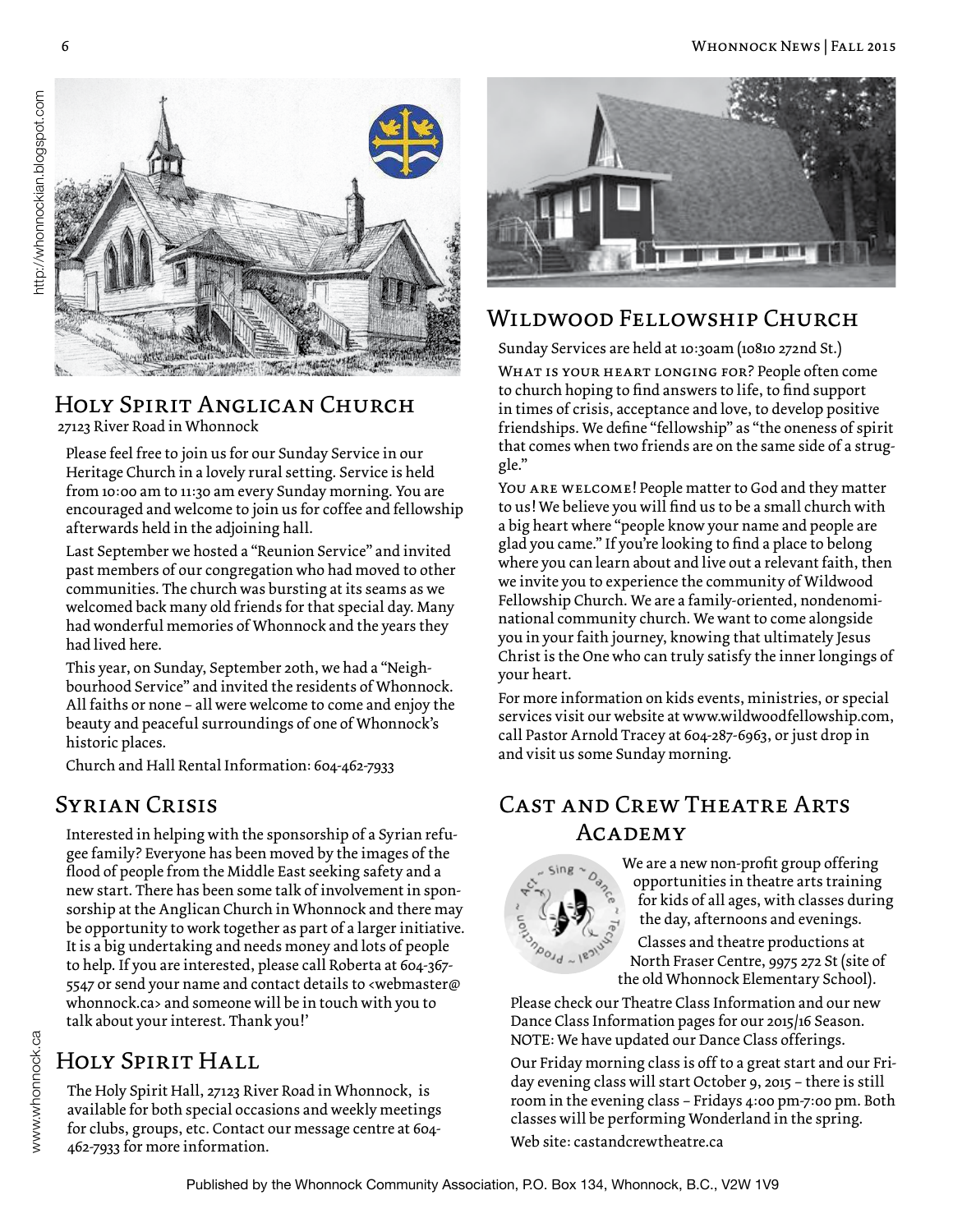

End 14 November. For information emeraldpig.ca or phone 604-785-1405.

### One Book Whonnock

The book selected for the One Book Whonnock 2014-15 season is *Paris 1919: Six Months That Changed the World* by Margaret MacMillan. This was voted as the overwhelming choice of those who attended the gathering this past March to discuss last year's reading choice: *The Best Laid Plans* by Terry Fallis.

Nine neighbours went to Vancouver on September 18 to see a musical based on *The Best Laid Plans*. We car-pooled to build community. We had our picture taken with the book's author, Terry Fallis. It was a fun and exciting wrap-up to last year's One Book Whonnock book.

The date for the gathering to discuss *Paris 1919* is Tuesday, April 5, 2016; mark that in your calendar. That is during the week of the 99th anniversary of Vimy Ridge, so significant to Canadian history and identity. Please let us know if you would be willing to help plan the gathering.

We suggest you think of two questions when you read Paris 1919: (1) Has reading this book helped you understand more recent world events? (2) What is your family story in 1919?

If you have personal stories you could share about the impact on your family of the First World War and its aftermath? We'd love you to submit these stories to us beforehand so we can display them at the gathering.

This is a very big, but also very readable book so you can't start reading on the weekend before the gathering. Take notes to keep the cast of characters sorted.

We look forward to having you join us to discuss an international story with many local connections! Please sign up today by contacting Jean Davidson at 604-462-7341 or emailing webmaster@whonnock.ca.

Visit our Web site. Search for "One Book Whonnock" or key in <onebookwhonnock.blogspot.ca>.



www.whonnock.ca www.whonnock.ca